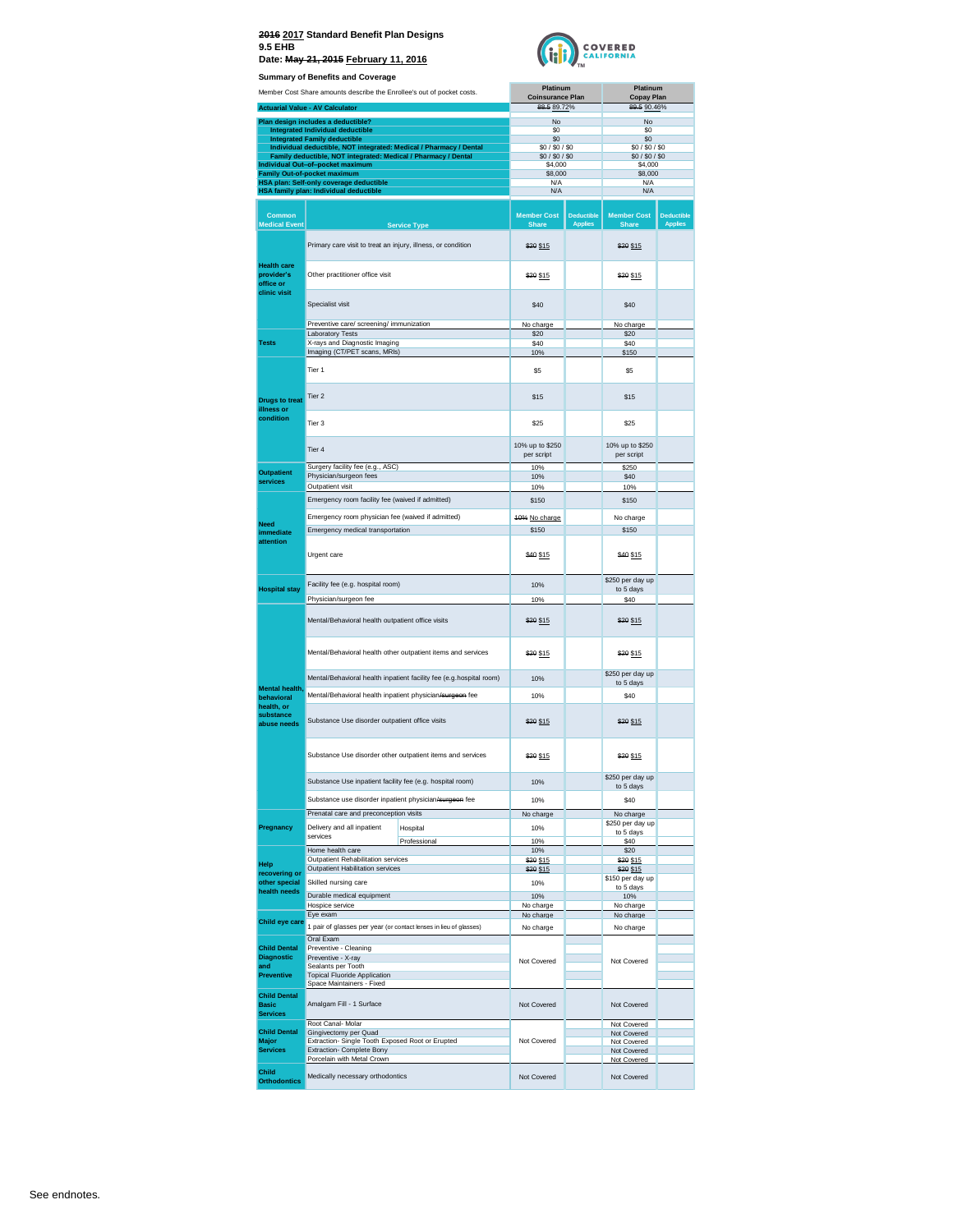#### **2016 2017 Standard Benefit Plan Designs 9.5 EHB**

**Date: May 21, 2015 February 11, 2016**

**Summary of Benefits and Coverage**

|                                                               | <b>Julian Deferits and Coverage</b>                                                                |                                                                     | Gold                               |                                     | Gold                               |                                     |
|---------------------------------------------------------------|----------------------------------------------------------------------------------------------------|---------------------------------------------------------------------|------------------------------------|-------------------------------------|------------------------------------|-------------------------------------|
|                                                               | Member Cost Share amounts describe the Enrollee's out of pocket costs.                             |                                                                     | <b>Coinsurance Plan</b>            |                                     | <b>Copay Plan</b>                  |                                     |
|                                                               | <b>Actuarial Value - AV Calculator</b>                                                             |                                                                     | 80.280.86%                         |                                     | 81.0 81.59%                        |                                     |
|                                                               | Plan design includes a deductible?                                                                 |                                                                     | No                                 |                                     | No                                 |                                     |
|                                                               | <b>Integrated Individual deductible</b><br><b>Integrated Family deductible</b>                     |                                                                     | \$0<br>\$0                         |                                     | \$0<br>\$0                         |                                     |
|                                                               | Individual deductible, NOT integrated: Medical / Pharmacy / Dental                                 |                                                                     | \$0/\$0/\$0                        |                                     | \$0/\$0/\$0                        |                                     |
|                                                               | Family deductible, NOT integrated: Medical / Pharmacy / Dental<br>Individual Out-of-pocket maximum |                                                                     | \$0/\$0/\$0<br>\$6,200 6,750       |                                     | \$0/\$0/\$0<br>\$6,200 6,750       |                                     |
|                                                               | <b>Family Out-of-pocket maximum</b>                                                                |                                                                     | \$42,400 13,500                    |                                     | \$12,400 13,500                    |                                     |
|                                                               | HSA plan: Self-only coverage deductible<br>HSA family plan: Individual deductible                  |                                                                     | N/A<br>N/A                         |                                     | N/A<br>N/A                         |                                     |
|                                                               |                                                                                                    |                                                                     |                                    |                                     |                                    |                                     |
| <b>Common</b><br><b>Medical Event</b>                         |                                                                                                    | <b>Service Type</b>                                                 | <b>Member Cost</b><br><b>Share</b> | <b>Deductible</b><br><b>Applies</b> | <b>Member Cost</b><br><b>Share</b> | <b>Deductible</b><br><b>Applies</b> |
|                                                               | Primary care visit to treat an injury, illness, or condition                                       |                                                                     | \$35 \$30                          |                                     | \$35 \$30                          |                                     |
| <b>Health care</b><br>provider's<br>office or<br>clinic visit | Other practitioner office visit                                                                    |                                                                     | \$35 \$30                          |                                     | \$35 \$30                          |                                     |
|                                                               | Specialist visit                                                                                   |                                                                     | \$55                               |                                     | \$55                               |                                     |
|                                                               | Preventive care/ screening/ immunization                                                           |                                                                     | No charge                          |                                     | No charge                          |                                     |
| <b>Tests</b>                                                  | Laboratory Tests<br>X-rays and Diagnostic Imaging                                                  |                                                                     | \$35<br>\$50 \$55                  |                                     | \$35<br>\$50 \$55                  |                                     |
|                                                               | Imaging (CT/PET scans, MRIs)                                                                       |                                                                     | 20%                                |                                     | \$250 \$275                        |                                     |
|                                                               | Tier 1                                                                                             |                                                                     | \$15                               |                                     | \$15                               |                                     |
| <b>Drugs to treat</b>                                         | Tier <sub>2</sub>                                                                                  |                                                                     | \$50 \$55                          |                                     | \$50 \$55                          |                                     |
| illness or<br>condition                                       | Tier <sub>3</sub>                                                                                  |                                                                     | \$70 \$75                          |                                     | \$70 \$75                          |                                     |
|                                                               | Tier <sub>4</sub>                                                                                  |                                                                     | 20% up to \$250<br>per script      |                                     | 20% up to \$250<br>per script      |                                     |
| <b>Outpatient</b>                                             | Surgery facility fee (e.g., ASC)                                                                   |                                                                     | 20%                                |                                     | \$600                              |                                     |
| services                                                      | Physician/surgeon fees                                                                             |                                                                     | 20%                                |                                     | \$55                               |                                     |
|                                                               | Outpatient visit                                                                                   |                                                                     | 20%                                |                                     | 20%                                |                                     |
|                                                               | Emergency room facility fee (waived if admitted)                                                   |                                                                     | \$250 \$325                        |                                     | \$250 \$325                        |                                     |
| <b>Need</b>                                                   | Emergency room physician fee (waived if admitted)                                                  |                                                                     | 20% No charge                      |                                     | No charge                          |                                     |
| immediate                                                     | Emergency medical transportation                                                                   |                                                                     | \$250                              |                                     | \$250                              |                                     |
| attention                                                     | Urgent care                                                                                        |                                                                     | \$60 \$30                          |                                     | \$60 \$30                          |                                     |
|                                                               | Facility fee (e.g. hospital room)                                                                  |                                                                     | 20%                                |                                     | \$600 per day up                   |                                     |
| <b>Hospital stay</b>                                          | Physician/surgeon fee                                                                              |                                                                     | 20%                                |                                     | to 5 days<br>\$55                  |                                     |
|                                                               | Mental/Behavioral health outpatient office visits                                                  |                                                                     | \$35 \$30                          |                                     | \$35 \$30                          |                                     |
|                                                               | Mental/Behavioral health other outpatient items and services                                       |                                                                     | \$35 \$30                          |                                     | \$35 \$30                          |                                     |
|                                                               |                                                                                                    | Mental/Behavioral health inpatient facility fee (e.g.hospital room) | 20%                                |                                     | \$600 per day up                   |                                     |
| Mental health.                                                |                                                                                                    |                                                                     |                                    |                                     | to 5 days                          |                                     |
| behavioral                                                    | Mental/Behavioral health inpatient physician/surgeon fee                                           |                                                                     | 20%                                |                                     | \$55                               |                                     |
| health, or<br>substance<br>abuse needs                        | Substance Use disorder outpatient office visits                                                    |                                                                     | \$35 \$30                          |                                     | \$35 \$30                          |                                     |
|                                                               | Substance Use disorder other outpatient items and services                                         |                                                                     | \$35 \$30                          |                                     | \$35 \$30                          |                                     |
|                                                               | Substance Use inpatient facility fee (e.g. hospital room)                                          |                                                                     | 20%                                |                                     | \$600 per day up<br>to 5 days      |                                     |
|                                                               | Substance use disorder inpatient physician/surgeon fee                                             |                                                                     | 20%                                |                                     | \$55                               |                                     |
|                                                               | Prenatal care and preconception visits                                                             |                                                                     | No charge                          |                                     | No charge                          |                                     |
| Pregnancy                                                     | Delivery and all inpatient                                                                         | Hospital                                                            | 20%                                |                                     | \$600 per day up                   |                                     |
|                                                               | services                                                                                           | Professional                                                        | 20%                                |                                     | to 5 days<br>\$55                  |                                     |
|                                                               | Home health care                                                                                   |                                                                     | 20%                                |                                     | \$30                               |                                     |
| Help                                                          | Outpatient Rehabilitation services<br>Outpatient Habilitation services                             |                                                                     | \$35 \$30<br>\$35 \$30             |                                     | \$35 \$30<br>\$35 \$30             |                                     |
| recovering or<br>other special                                | Skilled nursing care                                                                               |                                                                     | 20%                                |                                     | \$300 per day up                   |                                     |
| health needs                                                  | Durable medical equipment                                                                          |                                                                     | 20%                                |                                     | to 5 days<br>20%                   |                                     |
|                                                               | Hospice service                                                                                    |                                                                     | No charge                          |                                     | No charge                          |                                     |
| Child eye care                                                | Eye exam                                                                                           |                                                                     | No charge                          |                                     | No charge                          |                                     |
|                                                               | 1 pair of glasses per year (or contact lenses in lieu of glasses)                                  |                                                                     | No charge                          |                                     | No charge                          |                                     |
| <b>Child Dental</b>                                           | Oral Exam<br>Preventive - Cleaning                                                                 |                                                                     |                                    |                                     |                                    |                                     |
| <b>Diagnostic</b>                                             | Preventive - X-ray                                                                                 |                                                                     | Not Covered                        |                                     | Not Covered                        |                                     |
| and<br><b>Preventive</b>                                      | Sealants per Tooth<br><b>Topical Fluoride Application</b>                                          |                                                                     |                                    |                                     |                                    |                                     |
|                                                               | Space Maintainers - Fixed                                                                          |                                                                     |                                    |                                     |                                    |                                     |
| <b>Child Dental</b><br><b>Basic</b><br><b>Services</b>        | Amalgam Fill - 1 Surface                                                                           |                                                                     | Not Covered                        |                                     | Not Covered                        |                                     |
|                                                               | Root Canal- Molar                                                                                  |                                                                     |                                    |                                     | Not Covered                        |                                     |
| <b>Child Dental</b>                                           | Gingivectomy per Quad                                                                              |                                                                     |                                    |                                     | Not Covered                        |                                     |
| <b>Major</b><br><b>Services</b>                               | Extraction- Single Tooth Exposed Root or Erupted<br>Extraction- Complete Bony                      |                                                                     | Not Covered                        |                                     | Not Covered<br>Not Covered         |                                     |
|                                                               | Porcelain with Metal Crown                                                                         |                                                                     |                                    |                                     | Not Covered                        |                                     |
| Child<br><b>Orthodontics</b>                                  | Medically necessary orthodontics                                                                   |                                                                     | Not Covered                        |                                     | Not Covered                        |                                     |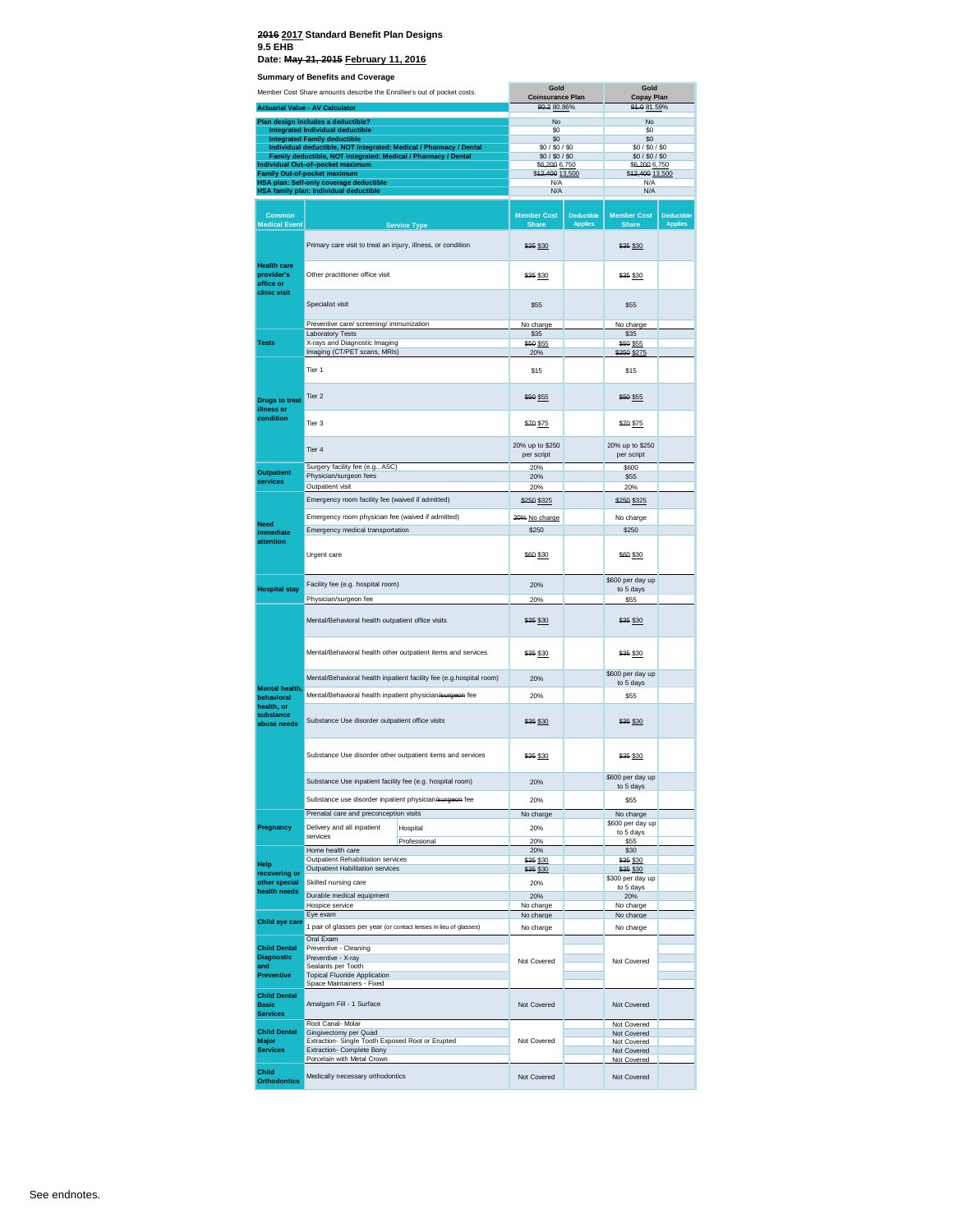|                                                        | <b>Summary of Benefits and Coverage</b>                                                            | Individual                                 |                                     |
|--------------------------------------------------------|----------------------------------------------------------------------------------------------------|--------------------------------------------|-------------------------------------|
|                                                        | Member Cost Share amounts describe the Enrollee's out of pocket costs.                             | <b>Silver Plan</b>                         |                                     |
|                                                        | <b>Actuarial Value - AV Calculator</b>                                                             | 70.4 71.53%                                |                                     |
|                                                        | Plan design includes a deductible?                                                                 | Yes, Medical/Pharmacy                      |                                     |
|                                                        | <b>Integrated Individual deductible</b><br><b>Integrated Family deductible</b>                     | N/A<br><b>N/A</b>                          |                                     |
|                                                        | Individual deductible, NOT integrated: Medical / Pharmacy / Dental                                 | \$2,250 2,500/ \$250 / \$0                 |                                     |
|                                                        | Family deductible, NOT integrated: Medical / Pharmacy / Dental<br>Individual Out-of-pocket maximum | \$4,500 5,000/ \$500 / \$0<br>\$6250 6,800 |                                     |
|                                                        | <b>Family Out-of-pocket maximum</b><br>HSA plan: Self-only coverage deductible                     | \$42,500 13,600<br>N/A                     |                                     |
|                                                        | HSA family plan: Individual deductible                                                             | N/A                                        |                                     |
|                                                        |                                                                                                    |                                            |                                     |
| Common<br><b>Medical Event</b>                         | <b>Service Type</b>                                                                                | <b>Member Cost Share</b>                   | <b>Deductible</b><br><b>Applies</b> |
|                                                        | Primary care visit to treat an injury, illness, or condition                                       | <b>\$45 \$35</b>                           |                                     |
| <b>Health care</b><br>provider's<br>office or          | Other practitioner office visit                                                                    | \$45 \$35                                  |                                     |
| clinic visit                                           | Specialist visit                                                                                   | \$70                                       |                                     |
|                                                        | Preventive care/ screening/ immunization                                                           | No charge<br>\$35                          |                                     |
| <b>Tests</b>                                           | <b>Laboratory Tests</b><br>X-rays and Diagnostic Imaging                                           | \$65 \$70                                  |                                     |
|                                                        | Imaging (CT/PET scans, MRIs)                                                                       | \$250 \$300                                |                                     |
|                                                        | Tier <sub>1</sub>                                                                                  | \$15                                       |                                     |
| <b>Drugs to treat</b><br>illness or                    | Tier <sub>2</sub>                                                                                  | \$50 \$55                                  | Pharmacy<br>deductible              |
| condition                                              | Tier <sub>3</sub>                                                                                  | \$70 \$80<br>20% up to \$250 per           | Pharmacy<br>deductible              |
|                                                        | Tier 4<br>Surgery facility fee (e.g., ASC)                                                         | script after pharmacy<br>deductible<br>20% | Pharmacy<br>deductible              |
| <b>Outpatient</b><br>services                          | Physician/surgeon fees                                                                             | 20%                                        |                                     |
|                                                        | Outpatient visit<br>Emergency room facility fee (waived if admitted)                               | 20%                                        |                                     |
|                                                        |                                                                                                    | \$250 \$350                                | $\times$                            |
| <b>Need</b>                                            | Emergency room physician fee (waived if admitted)<br>Emergency medical transportation              | \$50 No charge                             | ×<br>X                              |
| immediate<br>attention                                 | Urgent care                                                                                        | \$250<br>\$90 \$35                         |                                     |
| <b>Hospital stay</b>                                   | Facility fee (e.g. hospital room)                                                                  | 20%                                        | X                                   |
|                                                        | Physician/surgeon fee<br>Mental/Behavioral health outpatient office visits                         | 20%<br>\$45 \$35                           | X                                   |
|                                                        | Mental/Behavioral health other outpatient items and services                                       | \$45 \$35                                  |                                     |
|                                                        | Mental/Behavioral health inpatient facility fee (e.g.hospital room)                                | 20%                                        | X                                   |
| Mental health,                                         | Mental/Behavioral health inpatient physician/surgeon fee                                           |                                            |                                     |
| behavioral<br>health, or<br>substance                  | Substance Use disorder outpatient office visits                                                    | 20%<br>\$45 \$35                           | X                                   |
| abuse needs                                            |                                                                                                    |                                            |                                     |
|                                                        | Substance Use disorder other outpatient items and services                                         | \$45 \$35                                  |                                     |
|                                                        | Substance Use inpatient facility fee (e.g. hospital room)                                          | 20%                                        | X                                   |
|                                                        | Substance use disorder inpatient physician/surgeon fee                                             | 20%                                        | Χ                                   |
|                                                        | Prenatal care and preconception visits                                                             | No charge                                  |                                     |
| Pregnancy                                              | Delivery and all inpatient<br>Hospital<br>services                                                 | 20%                                        | X                                   |
|                                                        | Professional<br>Home health care                                                                   | 20%<br>\$45                                | X                                   |
| Help                                                   | Outpatient Rehabilitation services                                                                 | \$45 \$35                                  |                                     |
| recovering or<br>other special                         | Outpatient Habilitation services<br>Skilled nursing care                                           | \$45 \$35<br>20%                           | X                                   |
| health needs                                           | Durable medical equipment                                                                          | 20%                                        |                                     |
|                                                        | Hospice service                                                                                    | No charge                                  |                                     |
| Child eye care                                         | Eye exam<br>1 pair of glasses per year (or contact lenses in lieu of glasses)<br>Oral Exam         | No charge<br>No charge                     |                                     |
| <b>Child Dental</b><br><b>Diagnostic</b>               | Preventive - Cleaning<br>Preventive - X-ray                                                        |                                            |                                     |
| and                                                    | Sealants per Tooth                                                                                 | Not Covered                                |                                     |
| <b>Preventive</b>                                      | <b>Topical Fluoride Application</b><br>Space Maintainers - Fixed                                   |                                            |                                     |
| <b>Child Dental</b><br><b>Basic</b><br><b>Services</b> | Amalgam Fill - 1 Surface                                                                           | Not Covered                                |                                     |
|                                                        | Root Canal-Molar                                                                                   |                                            |                                     |
| <b>Child Dental</b><br><b>Major</b>                    | Gingivectomy per Quad<br>Extraction- Single Tooth Exposed Root or Erupted                          | Not Covered                                |                                     |
| <b>Services</b>                                        | Extraction- Complete Bony<br>Porcelain with Metal Crown                                            |                                            |                                     |
|                                                        |                                                                                                    | Not Covered                                |                                     |
| Child                                                  | Medically necessary orthodontics                                                                   |                                            |                                     |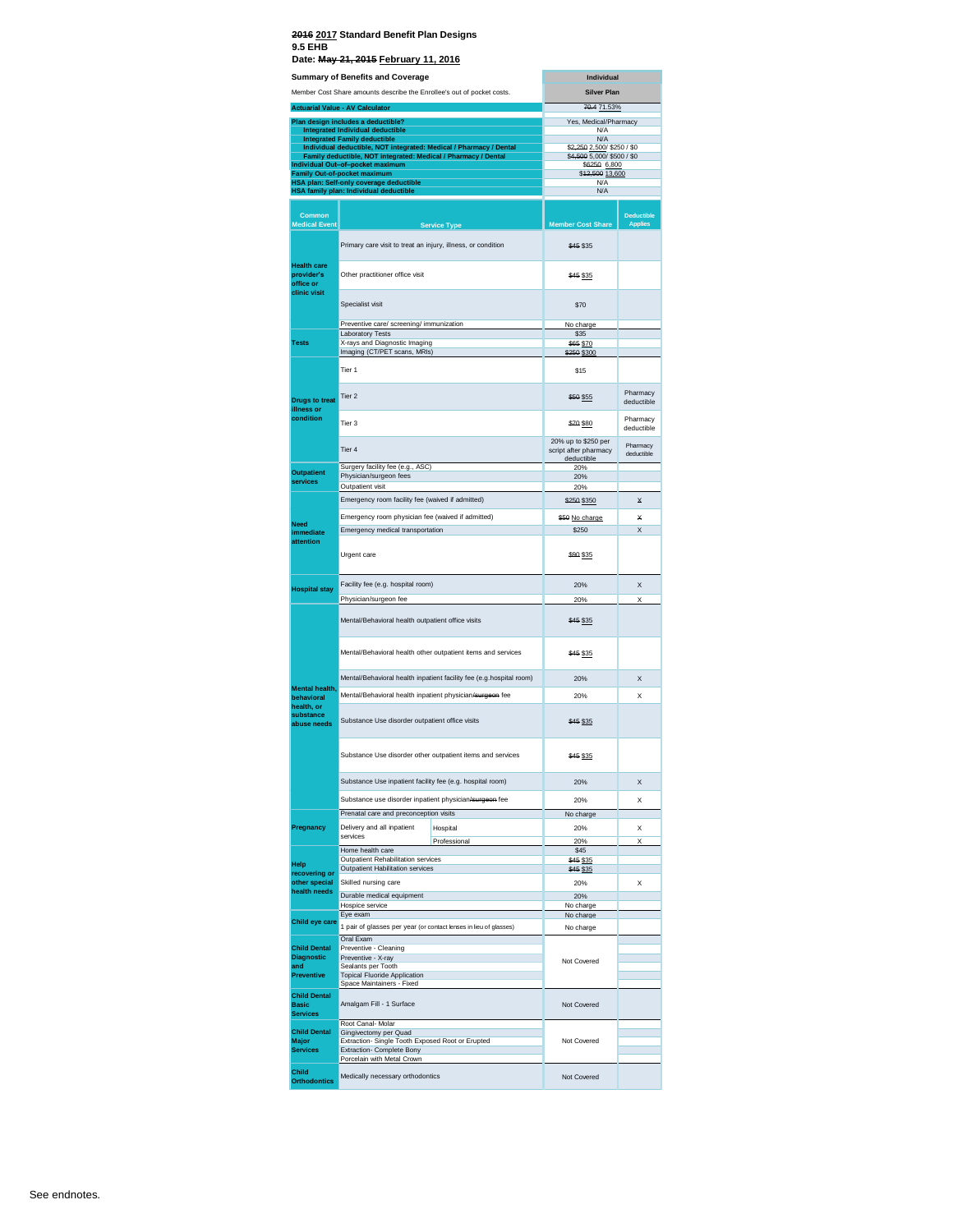|                                                        | Summary of Benefits and Coverage                                                                          | <b>SHOP CCSB</b>                             |                        | <b>SHOP CCSB</b>                             |                        |
|--------------------------------------------------------|-----------------------------------------------------------------------------------------------------------|----------------------------------------------|------------------------|----------------------------------------------|------------------------|
|                                                        |                                                                                                           |                                              |                        |                                              |                        |
|                                                        | Member Cost Share amounts describe the Enrollee's out of pocket costs.                                    | <b>Silver</b><br><b>Coinsurance Plan</b>     |                        | <b>Silver</b><br><b>Copay Plan</b>           |                        |
|                                                        | <b>Actuarial Value - AV Calculator</b>                                                                    | 74.6 71.56%                                  |                        | 74.371.25%                                   |                        |
|                                                        |                                                                                                           |                                              |                        |                                              |                        |
|                                                        | Plan design includes a deductible?                                                                        | Yes, Medical/Pharmacy                        |                        | Yes, Medical/Pharmacy                        |                        |
|                                                        | Integrated Individual deductible                                                                          | N/A<br>N/A                                   |                        | N/A<br>N/A                                   |                        |
|                                                        | <b>Integrated Family deductible</b><br>Individual deductible, NOT integrated: Medical / Pharmacy / Dental | \$4,500 2,000/ \$250 / \$0                   |                        | \$4,500 2,000/ \$250 / \$0                   |                        |
|                                                        | Family deductible, NOT integrated: Medical / Pharmacy / Dental                                            | \$3,000 4,000 / \$500 / \$0                  |                        | \$3,000 4,000 / \$500 / \$0                  |                        |
|                                                        | Individual Out-of-pocket maximum                                                                          | \$6,500 6,800                                |                        | \$6,500 6,800                                |                        |
|                                                        | <b>Family Out-of-pocket maximum</b>                                                                       | \$43,000 13,600                              |                        | \$43,000 13,600                              |                        |
|                                                        | HSA plan: Self-only coverage deductible                                                                   | N/A                                          |                        | N/A                                          |                        |
|                                                        | HSA family plan: Individual deductible                                                                    | <b>N/A</b>                                   |                        | N/A                                          |                        |
|                                                        |                                                                                                           |                                              |                        |                                              |                        |
|                                                        |                                                                                                           |                                              |                        |                                              |                        |
| Common                                                 |                                                                                                           |                                              | <b>Deductible</b>      |                                              | <b>Deductible</b>      |
| <b>Medical Event</b>                                   | <b>Service Type</b>                                                                                       | <b>Member Cost Share</b>                     | <b>Applies</b>         | <b>Member Cost Share</b>                     | <b>Applies</b>         |
|                                                        | Primary care visit to treat an injury, illness, or condition                                              | \$45                                         |                        | \$45                                         |                        |
| <b>Health care</b><br>provider's<br>office or          | Other practitioner office visit                                                                           | \$45                                         |                        | \$45                                         |                        |
| clinic visit                                           | Specialist visit                                                                                          | \$70 \$75                                    |                        | \$70 \$75                                    |                        |
|                                                        |                                                                                                           |                                              |                        |                                              |                        |
|                                                        | Preventive care/ screening/ immunization                                                                  | No charge                                    |                        | No charge                                    |                        |
|                                                        | <b>Laboratory Tests</b>                                                                                   | \$35 \$40                                    |                        | \$35 \$40                                    |                        |
| <b>Tests</b>                                           | X-rays and Diagnostic Imaging                                                                             | \$65 \$70                                    |                        | \$65 \$70                                    |                        |
|                                                        | Imaging (CT/PET scans, MRIs)                                                                              | 20%                                          | ×                      | \$250 \$300                                  |                        |
|                                                        | Tier 1                                                                                                    | \$15                                         |                        | \$15                                         |                        |
| <b>Drugs to treat</b><br>illness or                    | Tier 2                                                                                                    | \$55                                         | Pharmacy<br>deductible | \$55                                         | Pharmacy<br>deductible |
| condition                                              | Tier 3                                                                                                    | \$75 \$85                                    | Pharmacy<br>deductible | \$75 \$85                                    | Pharmacy<br>deductible |
|                                                        | Tier 4                                                                                                    | 20% up to \$250 per<br>script after pharmacy | Pharmacy<br>deductible | 20% up to \$250 per<br>script after pharmacy | Pharmacy<br>deductible |
|                                                        | Surgery facility fee (e.g., ASC)                                                                          | deductible<br>20%                            |                        | deductible<br>20%                            |                        |
| <b>Outpatient</b>                                      | Physician/surgeon fees                                                                                    | 20%                                          |                        | 20%                                          |                        |
| services                                               |                                                                                                           |                                              |                        |                                              |                        |
|                                                        | Outpatient visit                                                                                          | 20%                                          |                        | 20%                                          |                        |
|                                                        | Emergency room facility fee (waived if admitted)                                                          | \$250 \$350                                  | ¥                      | \$250 \$350                                  | ¥                      |
|                                                        |                                                                                                           |                                              |                        |                                              |                        |
|                                                        | Emergency room physician fee (waived if admitted)                                                         | \$50 No charge                               | ¥                      | \$50 No charge                               | Х                      |
| Need                                                   | Emergency medical transportation                                                                          |                                              |                        |                                              |                        |
| immediate                                              |                                                                                                           | \$250                                        | X                      | \$250                                        | X                      |
| attention                                              |                                                                                                           |                                              |                        |                                              |                        |
|                                                        | Urgent care                                                                                               | \$90 \$45                                    |                        | \$90 \$45                                    |                        |
|                                                        |                                                                                                           |                                              |                        |                                              |                        |
| <b>Hospital stay</b>                                   | Facility fee (e.g. hospital room)                                                                         | 20%                                          | X                      | 20%                                          | X                      |
|                                                        | Physician/surgeon fee                                                                                     | 20%                                          | X                      | 20%                                          | Х                      |
|                                                        | Mental/Behavioral health outpatient office visits                                                         | \$45                                         |                        | \$45                                         |                        |
|                                                        | Mental/Behavioral health other outpatient items and services                                              | \$45                                         |                        | \$45                                         |                        |
|                                                        | Mental/Behavioral health inpatient facility fee (e.g.hospital room)                                       |                                              |                        |                                              |                        |
|                                                        |                                                                                                           | 20%                                          | X                      | 20%                                          | x                      |
| Mental health.                                         | Mental/Behavioral health inpatient physician/surgeon fee                                                  | 20%                                          | Χ                      | 20%                                          | X                      |
| behavioral<br>health, or<br>substance<br>abuse needs   | Substance Use disorder outpatient office visits                                                           | \$45                                         |                        | \$45                                         |                        |
|                                                        | Substance Use disorder other outpatient items and services                                                | \$45                                         |                        | \$45                                         |                        |
|                                                        |                                                                                                           |                                              |                        |                                              |                        |
|                                                        | Substance Use inpatient facility fee (e.g. hospital room)                                                 | 20%                                          | X                      | 20%                                          | x                      |
|                                                        | Substance use disorder inpatient physician/surgeon fee                                                    | 20%                                          | Х                      | 20%                                          | х                      |
|                                                        |                                                                                                           |                                              |                        |                                              |                        |
|                                                        | Prenatal care and preconception visits                                                                    | No charge                                    |                        | No charge                                    |                        |
| Pregnancy                                              | Delivery and all inpatient<br>Hospital                                                                    | 20%                                          | Х                      | 20%                                          | х                      |
|                                                        | services                                                                                                  |                                              |                        |                                              |                        |
|                                                        | Professional                                                                                              | 20%                                          | X                      | 20%                                          | X                      |
|                                                        | Home health care                                                                                          | 20%                                          |                        | \$45                                         |                        |
| Help                                                   | Outpatient Rehabilitation services                                                                        | \$45                                         |                        | \$45                                         |                        |
| recovering or                                          | Outpatient Habilitation services                                                                          | \$45                                         |                        | \$45                                         |                        |
| other special                                          | Skilled nursing care                                                                                      | 20%                                          | X                      | 20%                                          | x                      |
| health needs                                           |                                                                                                           |                                              |                        |                                              |                        |
|                                                        | Durable medical equipment                                                                                 | 20%                                          |                        | 20%                                          |                        |
|                                                        | Hospice service                                                                                           | No charge                                    |                        | No charge                                    |                        |
|                                                        | Eye exam                                                                                                  | No charge                                    |                        | No charge                                    |                        |
| Child eye care                                         | 1 pair of glasses per year (or contact lenses in lieu of glasses)                                         | No charge                                    |                        | No charge                                    |                        |
|                                                        | Oral Exam                                                                                                 |                                              |                        |                                              |                        |
| <b>Child Dental</b>                                    |                                                                                                           |                                              |                        |                                              |                        |
|                                                        | Preventive - Cleaning                                                                                     |                                              |                        |                                              |                        |
| <b>Diagnostic</b>                                      | Preventive - X-ray                                                                                        | Not Covered                                  |                        | Not Covered                                  |                        |
| and                                                    | Sealants per Tooth                                                                                        |                                              |                        |                                              |                        |
| <b>Preventive</b>                                      | <b>Topical Fluoride Application</b>                                                                       |                                              |                        |                                              |                        |
|                                                        | Space Maintainers - Fixed                                                                                 |                                              |                        |                                              |                        |
| <b>Child Dental</b><br><b>Basic</b><br><b>Services</b> | Amalgam Fill - 1 Surface                                                                                  | Not Covered                                  |                        | Not Covered                                  |                        |
|                                                        | Root Canal- Molar                                                                                         |                                              |                        |                                              |                        |
| <b>Child Dental</b>                                    | Gingivectomy per Quad                                                                                     |                                              |                        | Not Covered<br>Not Covered                   |                        |
| Major                                                  | Extraction- Single Tooth Exposed Root or Erupted                                                          | Not Covered                                  |                        | Not Covered                                  |                        |
| <b>Services</b>                                        | Extraction- Complete Bony                                                                                 |                                              |                        | Not Covered                                  |                        |
|                                                        | Porcelain with Metal Crown                                                                                |                                              |                        | Not Covered                                  |                        |
|                                                        |                                                                                                           |                                              |                        |                                              |                        |
| <b>Child</b><br><b>Orthodontics</b>                    | Medically necessary orthodontics                                                                          | Not Covered                                  |                        | Not Covered                                  |                        |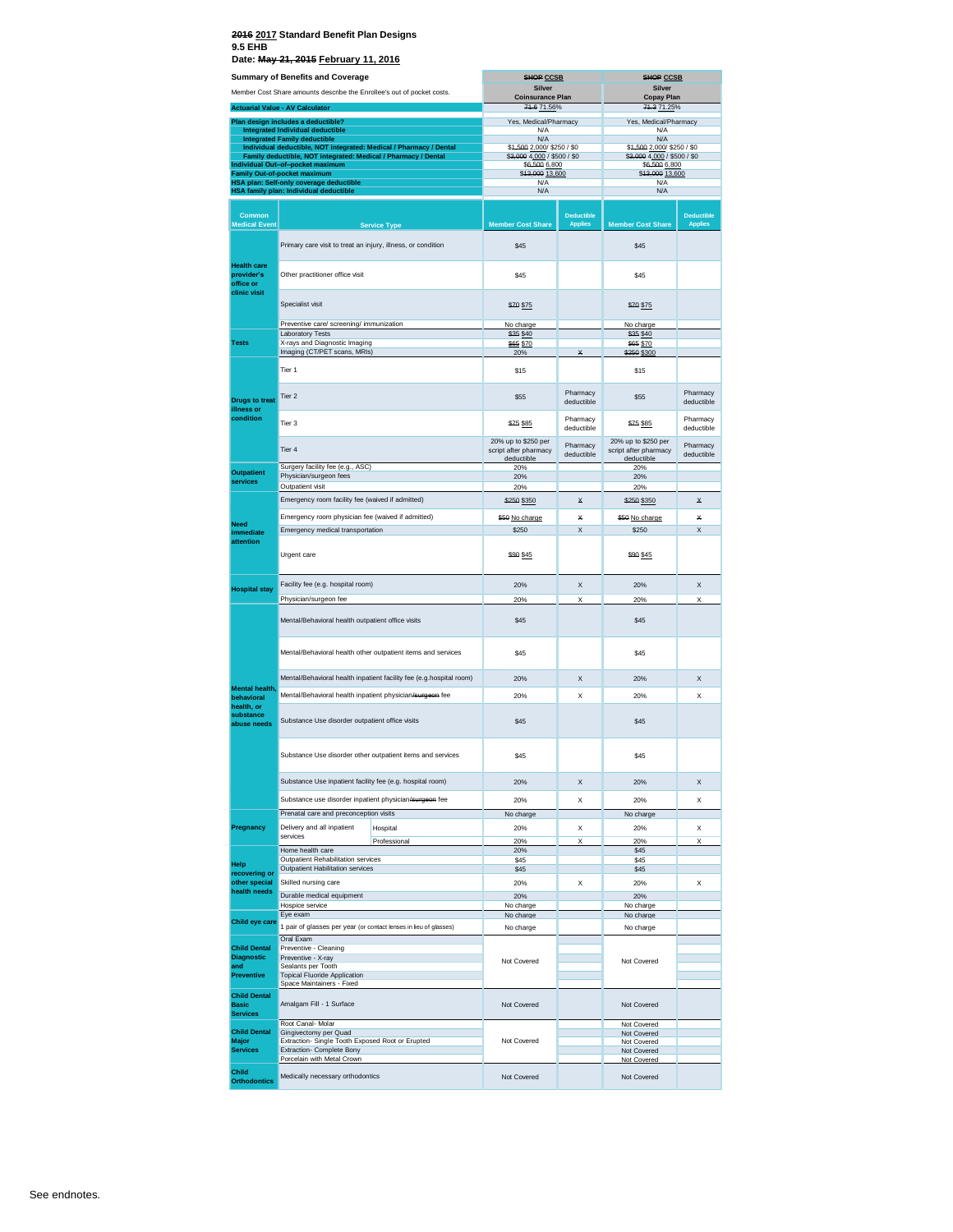|                                                               | Date: May 21, 2015 February 11, 2016                                                                                                                |                                                            |                                       |                           |
|---------------------------------------------------------------|-----------------------------------------------------------------------------------------------------------------------------------------------------|------------------------------------------------------------|---------------------------------------|---------------------------|
|                                                               | <b>Summary of Benefits and Coverage</b>                                                                                                             |                                                            | <b>SHOP CCSB</b><br><b>Silver</b>     |                           |
|                                                               | Member Cost Share amounts describe the Enrollee's out of pocket costs.                                                                              |                                                            | <b>HSA HDHP Plan</b>                  |                           |
|                                                               | <b>Actuarial Value - AV Calculator</b>                                                                                                              |                                                            | 70.5 71.16%                           |                           |
|                                                               | Plan design includes a deductible?<br>Integrated Individual deductible                                                                              |                                                            | Yes, integrated<br>\$2,000 integrated |                           |
|                                                               | <b>Integrated Family deductible</b>                                                                                                                 |                                                            | \$4,000 integrated                    |                           |
|                                                               | Individual deductible, NOT integrated: Medical / Pharmacy / Dental<br>Family deductible, NOT integrated: Medical / Pharmacy / Dental                |                                                            | N/A<br>N/A                            |                           |
|                                                               | Individual Out-of-pocket maximum<br><b>Family Out-of-pocket maximum</b>                                                                             |                                                            | \$6,250 6,650<br>\$42,500 13,300      |                           |
|                                                               | HSA plan: Self-only coverage deductible<br>HSA family plan: Individual deductible                                                                   |                                                            | \$2,000<br>\$2,600                    |                           |
|                                                               |                                                                                                                                                     |                                                            |                                       |                           |
| <b>Common</b><br><b>Medical Event</b>                         |                                                                                                                                                     | <b>Service Type</b>                                        | <b>Member Cost Share</b>              | <b>Deductible Applies</b> |
|                                                               | Primary care visit to treat an injury, illness, or condition                                                                                        |                                                            | 20%                                   | X                         |
| <b>Health care</b><br>provider's<br>office or<br>clinic visit | Other practitioner office visit                                                                                                                     |                                                            | 20%                                   | X                         |
|                                                               | Specialist visit                                                                                                                                    |                                                            | 20%                                   | X                         |
|                                                               | Preventive care/ screening/ immunization<br>Laboratory Tests                                                                                        |                                                            | No charge<br>20%                      | X                         |
| <b>Tests</b>                                                  | X-rays and Diagnostic Imaging                                                                                                                       |                                                            | 20%                                   | X                         |
|                                                               | Imaging (CT/PET scans, MRIs)                                                                                                                        |                                                            | 20%                                   | X                         |
|                                                               | Tier 1                                                                                                                                              |                                                            | 20% up to \$250 per<br>script         | Χ                         |
| <b>Drugs to treat</b><br>illness or                           | Tier <sub>2</sub>                                                                                                                                   |                                                            | 20% up to \$250 per<br>script         | X                         |
| condition                                                     | Tier 3                                                                                                                                              | 20% up to \$250 per<br>script                              | Χ                                     |                           |
|                                                               | Tier 4                                                                                                                                              | 20% up to \$250 per<br>script                              | X                                     |                           |
| <b>Outpatient</b>                                             | Surgery facility fee (e.g., ASC)<br>Physician/surgeon fees                                                                                          |                                                            | 20%<br>20%                            | X<br>X                    |
| services                                                      | Outpatient visit                                                                                                                                    |                                                            | 20%                                   | X                         |
|                                                               | Emergency room facility fee (waived if admitted)                                                                                                    |                                                            | 20%                                   | X                         |
|                                                               | Emergency room physician fee (waived if admitted)                                                                                                   |                                                            | 20% No charge                         | X                         |
| Need<br>immediate                                             | Emergency medical transportation                                                                                                                    |                                                            | 20%                                   | X                         |
| attention                                                     | Urgent care                                                                                                                                         |                                                            | 20%                                   | X                         |
| <b>Hospital stay</b>                                          | Facility fee (e.g. hospital room)                                                                                                                   |                                                            | 20%                                   | X                         |
|                                                               | Physician/surgeon fee<br>Mental/Behavioral health outpatient office visits                                                                          |                                                            | 20%<br>20%                            | X<br>X                    |
|                                                               | Mental/Behavioral health other outpatient items and services                                                                                        |                                                            | 20%                                   | x                         |
|                                                               | Mental/Behavioral health inpatient facility fee (e.g.hospital room)                                                                                 |                                                            | 20%                                   | X                         |
| Mental health,                                                | Mental/Behavioral health inpatient physician/surgeon fee                                                                                            |                                                            | 20%                                   | X                         |
| behavioral<br>health, or<br>substance                         | Substance Use disorder outpatient office visits                                                                                                     |                                                            | 20%                                   | X                         |
|                                                               |                                                                                                                                                     |                                                            |                                       |                           |
|                                                               |                                                                                                                                                     | Substance Use disorder other outpatient items and services | 20%                                   | x                         |
|                                                               | Substance Use inpatient facility fee (e.g. hospital room)                                                                                           |                                                            | 20%                                   | X                         |
|                                                               | Substance use disorder inpatient physician/surgeon fee                                                                                              |                                                            | 20%                                   | x                         |
|                                                               | Prenatal care and preconception visits                                                                                                              |                                                            | No charge                             |                           |
| Pregnancy                                                     | Delivery and all inpatient<br>services                                                                                                              | Hospital                                                   | 20%                                   | X                         |
|                                                               | Home health care                                                                                                                                    | Professional                                               | 20%<br>20%                            | X<br>X                    |
| Help                                                          | Outpatient Rehabilitation services<br>Outpatient Habilitation services                                                                              |                                                            | 20%<br>20%                            | X<br>X                    |
| recovering or<br>other special                                | Skilled nursing care                                                                                                                                |                                                            | 20%                                   | Χ                         |
| health needs                                                  | Durable medical equipment                                                                                                                           |                                                            | 20%                                   | X                         |
|                                                               | Hospice service                                                                                                                                     |                                                            | 0%                                    | X                         |
| Child eye care                                                | Eye exam                                                                                                                                            |                                                            | No charge<br>No charge                |                           |
| <b>Child Dental</b>                                           | 1 pair of glasses per year (or contact lenses in lieu of glasses)<br>Oral Exam<br>Preventive - Cleaning<br>Preventive - X-ray<br>Sealants per Tooth |                                                            |                                       |                           |
| <b>Diagnostic</b><br>and                                      |                                                                                                                                                     |                                                            | Not Covered                           |                           |
| <b>Preventive</b>                                             | <b>Topical Fluoride Application</b><br>Space Maintainers - Fixed                                                                                    |                                                            |                                       |                           |
| <b>Child Dental</b><br><b>Basic</b><br><b>Services</b>        | Amalgam Fill - 1 Surface                                                                                                                            |                                                            | Not Covered                           |                           |
|                                                               | Root Canal-Molar                                                                                                                                    |                                                            |                                       |                           |
| <b>Child Dental</b><br><b>Major</b><br><b>Services</b>        | Gingivectomy per Quad<br>Extraction- Single Tooth Exposed Root or Erupted<br>Extraction- Complete Bony                                              |                                                            | Not Covered                           |                           |
|                                                               | Porcelain with Metal Crown                                                                                                                          |                                                            |                                       |                           |
| Child<br><b>Orthodontics</b>                                  | Medically necessary orthodontics                                                                                                                    |                                                            | Not Covered                           |                           |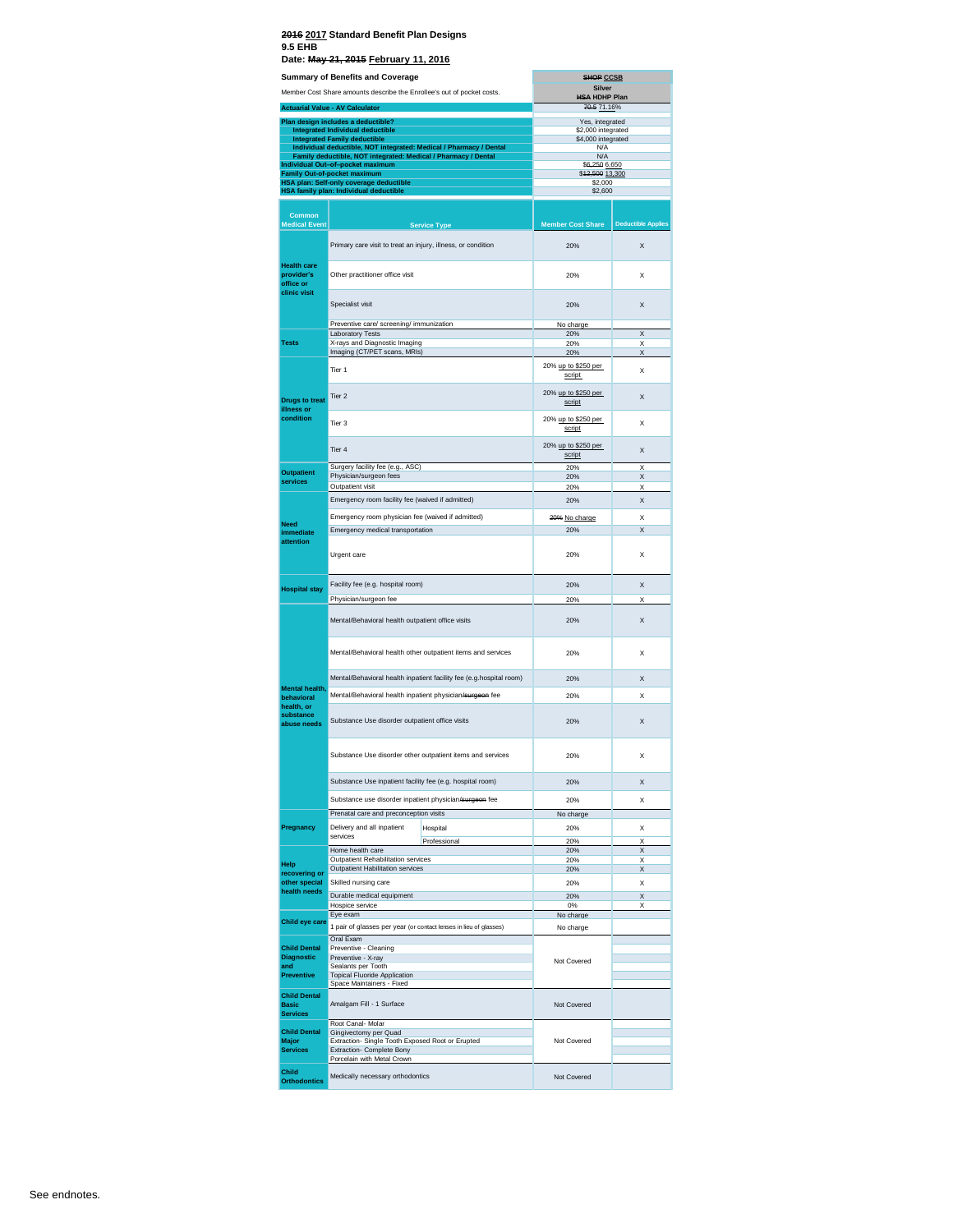#### **2016 2017 Standard Benefit Plan Designs 9.5 EHB**

**Date: May 21, 2015 February 11, 2016**

**Summary of Benefits and Coverage**

| Member Cost Share amounts describe the Enrollee's out of pocket costs. |                                                                                                                                      | <b>Silver Plan</b><br>100%-150% FPL                                 |                                       | <b>Silver Plan</b><br>150%-200% FPL |                                                            |                              |
|------------------------------------------------------------------------|--------------------------------------------------------------------------------------------------------------------------------------|---------------------------------------------------------------------|---------------------------------------|-------------------------------------|------------------------------------------------------------|------------------------------|
|                                                                        | <b>Actuarial Value - AV Calculator</b>                                                                                               |                                                                     | 93.8 94.12%                           |                                     | 86.8 87.48%                                                |                              |
|                                                                        | Plan design includes a deductible?<br><b>Integrated Individual deductible</b>                                                        |                                                                     | Yes, Medical/Pharmacy<br>N/A          |                                     | Yes, Medical/Pharmacy<br>N/A                               |                              |
|                                                                        | <b>Integrated Family deductible</b>                                                                                                  |                                                                     | N/A                                   |                                     | N/A                                                        |                              |
|                                                                        | Individual deductible, NOT integrated: Medical / Pharmacy / Dental<br>Family deductible, NOT integrated: Medical / Pharmacy / Dental |                                                                     | \$75 / \$0 / \$0<br>\$150 / \$0 / \$0 |                                     | \$550 650 / \$50 / \$0<br>\$4,400 1,300 / \$100 / \$0      |                              |
|                                                                        | Individual Out-of-pocket maximum                                                                                                     |                                                                     | \$2,250 2,350                         |                                     | \$2,250 2,350                                              |                              |
|                                                                        | <b>Family Out-of-pocket maximum</b><br>HSA plan: Self-only coverage deductible                                                       |                                                                     | \$4,500 4,700<br>N/A                  |                                     | \$4,500 4,700<br>N/A                                       |                              |
|                                                                        | HSA family plan: Individual deductible                                                                                               |                                                                     | N/A                                   |                                     | N/A                                                        |                              |
| <b>Common</b><br><b>Medical Event</b>                                  |                                                                                                                                      | <b>Service Type</b>                                                 | <b>Member Cost</b><br><b>Share</b>    | <b>Deductible</b><br><b>Applies</b> | <b>Member Cost Share</b>                                   | Deductible<br><b>Applies</b> |
|                                                                        | Primary care visit to treat an injury, illness, or condition                                                                         |                                                                     | \$5                                   |                                     | \$45 \$10                                                  |                              |
| <b>Health care</b><br>provider's<br>office or<br>clinic visit          | Other practitioner office visit                                                                                                      |                                                                     | \$5                                   |                                     | \$15 \$10                                                  |                              |
|                                                                        | Specialist visit                                                                                                                     |                                                                     | \$8                                   |                                     | \$25                                                       |                              |
|                                                                        | Preventive care/ screening/ immunization                                                                                             |                                                                     | No charge                             |                                     | No charge                                                  |                              |
| <b>Tests</b>                                                           | <b>Laboratory Tests</b><br>X-rays and Diagnostic Imaging                                                                             |                                                                     | \$8<br>\$8                            |                                     | \$15<br>\$25                                               |                              |
|                                                                        | Imaging (CT/PET scans, MRIs)                                                                                                         |                                                                     | \$50                                  |                                     | \$100                                                      |                              |
|                                                                        | Tier 1                                                                                                                               |                                                                     | \$3                                   |                                     | \$5                                                        |                              |
| <b>Drugs to treat</b><br>illness or                                    | Tier <sub>2</sub>                                                                                                                    |                                                                     | \$10                                  |                                     | \$20                                                       | Pharmacy<br>deductible       |
| condition                                                              | Tier 3                                                                                                                               |                                                                     | \$15                                  |                                     | \$35                                                       | Pharmacy<br>deductible       |
|                                                                        | Tier 4                                                                                                                               |                                                                     | 10% up to \$150<br>per script         |                                     | 15% up to \$150 per<br>script after pharmacy<br>deductible | Pharmacy<br>deductible       |
| <b>Outpatient</b>                                                      | Surgery facility fee (e.g., ASC)<br>Physician/surgeon fees                                                                           |                                                                     | 10%<br>10%                            |                                     | 15%<br>15%                                                 |                              |
| services                                                               | Outpatient visit                                                                                                                     |                                                                     | 10%                                   |                                     | 15%                                                        |                              |
|                                                                        | Emergency room facility fee (waived if admitted)                                                                                     |                                                                     | \$30 \$50                             | $\times$                            | \$75 \$100                                                 | $\star$                      |
| Need<br>immediate                                                      | Emergency room physician fee (waived if admitted)                                                                                    |                                                                     | \$25 No charge                        | Х                                   | \$40 No charge                                             | ×                            |
|                                                                        | Emergency medical transportation                                                                                                     |                                                                     | \$30                                  | X                                   | \$75                                                       | X                            |
| attention                                                              | Urgent care                                                                                                                          |                                                                     | <b>\$6 \$5</b>                        |                                     | \$30 \$10                                                  |                              |
|                                                                        | Facility fee (e.g. hospital room)                                                                                                    |                                                                     | 10%                                   | X                                   | 15%                                                        | X                            |
| <b>Hospital stay</b>                                                   | Physician/surgeon fee                                                                                                                |                                                                     | 10%                                   | X                                   | 15%                                                        | X                            |
|                                                                        | Mental/Behavioral health outpatient office visits                                                                                    |                                                                     | \$5                                   |                                     | \$15 \$10                                                  |                              |
|                                                                        | Mental/Behavioral health other outpatient items and services                                                                         |                                                                     | \$5                                   |                                     | \$15 \$10                                                  |                              |
|                                                                        |                                                                                                                                      | Mental/Behavioral health inpatient facility fee (e.g.hospital room) | 10%                                   | X                                   | 15%                                                        | X                            |
| Mental health,                                                         |                                                                                                                                      |                                                                     |                                       |                                     |                                                            |                              |
| behavioral<br>health, or                                               | Mental/Behavioral health inpatient physician/surgeon fee                                                                             |                                                                     | 10%                                   | X                                   | 15%                                                        | $\times$                     |
| substance<br>abuse needs                                               | Substance Use disorder outpatient office visits                                                                                      |                                                                     | \$5                                   |                                     | \$15 \$10                                                  |                              |
|                                                                        | Substance Use disorder other outpatient items and services                                                                           |                                                                     | \$5                                   |                                     | \$15 \$10                                                  |                              |
|                                                                        | Substance Use inpatient facility fee (e.g. hospital room)                                                                            |                                                                     | 10%                                   | х                                   | 15%                                                        | х                            |
|                                                                        | Substance use disorder inpatient physician/surgeon fee                                                                               |                                                                     | 10%                                   | X                                   | 15%                                                        | X                            |
|                                                                        | Prenatal care and preconception visits                                                                                               |                                                                     | No charge                             |                                     | No charge                                                  |                              |
| Pregnancy                                                              | Delivery and all inpatient                                                                                                           | Hospital                                                            | 10%                                   | X                                   | 15%                                                        | X                            |
|                                                                        | services                                                                                                                             | Professional                                                        | 10%                                   | X                                   | 15%                                                        | X                            |
|                                                                        | Home health care<br>Outpatient Rehabilitation services                                                                               |                                                                     | \$3<br>\$5                            |                                     | \$15<br>\$45 \$10                                          |                              |
| Help<br>recovering or                                                  | Outpatient Habilitation services                                                                                                     |                                                                     | \$5                                   |                                     | \$15 \$10                                                  |                              |
| other special                                                          | Skilled nursing care                                                                                                                 |                                                                     | 10%                                   | X                                   | 15%                                                        | X                            |
| health needs                                                           | Durable medical equipment<br>Hospice service                                                                                         |                                                                     | 10%                                   |                                     | 15%                                                        |                              |
|                                                                        | Eye exam                                                                                                                             |                                                                     | No charge<br>No charge                |                                     | No charge<br>No charge                                     |                              |
| Child eye care                                                         | 1 pair of glasses per year (or contact lenses in lieu of glasses)                                                                    |                                                                     | No charge                             |                                     | No charge                                                  |                              |
| <b>Child Dental</b>                                                    | Oral Exam                                                                                                                            |                                                                     |                                       |                                     |                                                            |                              |
| <b>Diagnostic</b>                                                      | Preventive - Cleaning<br>Preventive - X-ray                                                                                          |                                                                     | Not Covered                           |                                     | Not Covered                                                |                              |
| and<br>Preventive                                                      | Sealants per Tooth<br><b>Topical Fluoride Application</b>                                                                            |                                                                     |                                       |                                     |                                                            |                              |
|                                                                        | Space Maintainers - Fixed                                                                                                            |                                                                     |                                       |                                     |                                                            |                              |
| <b>Child Dental</b><br>Basic<br><b>Services</b>                        | Amalgam Fill - 1 Surface                                                                                                             |                                                                     | Not Covered                           |                                     | Not Covered                                                |                              |
|                                                                        | Root Canal-Molar                                                                                                                     |                                                                     |                                       |                                     |                                                            |                              |
| <b>Child Dental</b><br>Major<br><b>Services</b>                        | Gingivectomy per Quad<br>Extraction- Single Tooth Exposed Root or Erupted<br>Extraction- Complete Bony<br>Porcelain with Metal Crown |                                                                     | Not Covered                           |                                     | Not Covered                                                |                              |
| Child<br><b>Orthodontics</b>                                           | Medically necessary orthodontics                                                                                                     |                                                                     | Not Covered                           |                                     | Not Covered                                                |                              |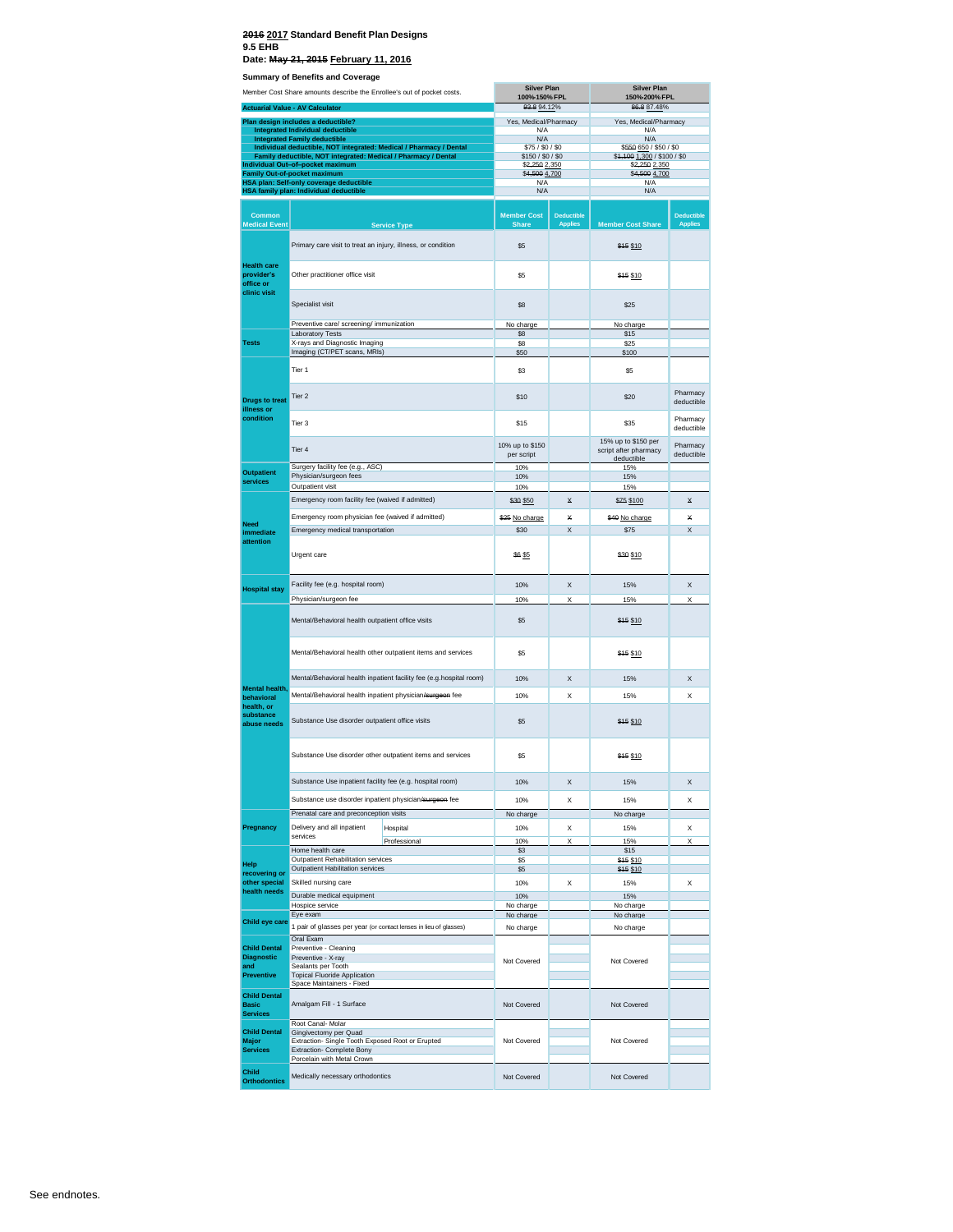|                                               | <b>Summary of Benefits and Coverage</b>                                                                          | <b>Silver Plan</b>                                         |                                     |
|-----------------------------------------------|------------------------------------------------------------------------------------------------------------------|------------------------------------------------------------|-------------------------------------|
|                                               | Member Cost Share amounts describe the Enrollee's out of pocket costs.<br><b>Actuarial Value - AV Calculator</b> | 200%-250% FPL<br>72.8 73.67%                               |                                     |
|                                               | Plan design includes a deductible?                                                                               | Yes, Medical/Pharmacy                                      |                                     |
|                                               | <b>Integrated Individual deductible</b><br><b>Integrated Family deductible</b>                                   | N/A<br>N/A                                                 |                                     |
|                                               | Individual deductible, NOT integrated: Medical / Pharmacy / Dental                                               | \$4,900 2,200 / \$250 / \$0                                |                                     |
|                                               | Family deductible, NOT integrated: Medical / Pharmacy / Dental<br>Individual Out-of-pocket maximum               | \$3,800 4,400 / \$500 / \$0<br>\$5,450 5,700               |                                     |
|                                               | <b>Family Out-of-pocket maximum</b><br>HSA plan: Self-only coverage deductible                                   | \$40,900 11,400<br>N/A                                     |                                     |
|                                               | <b>HSA family plan: Individual deductible</b>                                                                    | N/A                                                        |                                     |
| Common<br><b>Medical Event</b>                | <b>Service Type</b>                                                                                              | <b>Member Cost Share</b>                                   | <b>Deductible</b><br><b>Applies</b> |
|                                               | Primary care visit to treat an injury, illness, or condition                                                     | \$40 \$30                                                  |                                     |
| <b>Health care</b><br>provider's<br>office or | Other practitioner office visit                                                                                  | \$40 \$30                                                  |                                     |
| clinic visit                                  | Specialist visit                                                                                                 | \$55                                                       |                                     |
|                                               | Preventive care/ screening/ immunization<br>Laboratory Tests                                                     | No charge<br>\$35                                          |                                     |
| <b>Tests</b>                                  | X-rays and Diagnostic Imaging                                                                                    | \$50 \$65                                                  |                                     |
|                                               | Imaging (CT/PET scans, MRIs)                                                                                     | \$250 \$300                                                |                                     |
|                                               | Tier 1                                                                                                           | \$15                                                       |                                     |
| <b>Drugs to treat</b><br>illness or           | Tier <sub>2</sub>                                                                                                | \$45 \$50                                                  | Pharmacy<br>deductible              |
| condition                                     | Tier 3                                                                                                           | \$70 \$75                                                  | Pharmacy<br>deductible              |
|                                               | Tier 4                                                                                                           | 20% up to \$250 per script<br>after pharmacy<br>deductible | Pharmacy<br>deductible              |
| <b>Outpatient</b>                             | Surgery facility fee (e.g., ASC)                                                                                 | 20%                                                        |                                     |
| services                                      | Physician/surgeon fees<br>Outpatient visit                                                                       | 20%<br>20%                                                 |                                     |
|                                               | Emergency room facility fee (waived if admitted)                                                                 | \$250 \$350                                                | ×                                   |
|                                               | Emergency room physician fee (waived if admitted)                                                                | \$50 No charge                                             | ¥                                   |
| <b>Need</b><br>immediate                      | Emergency medical transportation                                                                                 | \$250                                                      | X                                   |
| attention                                     | Urgent care                                                                                                      | \$80 \$30                                                  |                                     |
| <b>Hospital stay</b>                          | Facility fee (e.g. hospital room)                                                                                | 20%                                                        | X                                   |
|                                               | Physician/surgeon fee                                                                                            | 20%                                                        | X                                   |
|                                               | Mental/Behavioral health outpatient office visits                                                                | \$40 \$30                                                  |                                     |
|                                               | Mental/Behavioral health other outpatient items and services                                                     | \$40 \$30                                                  |                                     |
|                                               | Mental/Behavioral health inpatient facility fee (e.g.hospital room)                                              | 20%                                                        | X                                   |
| Mental health,<br>behavioral                  | Mental/Behavioral health inpatient physician/surgeon fee                                                         | 20%                                                        | Χ                                   |
| health, or<br>substance<br>abuse needs        | Substance Use disorder outpatient office visits                                                                  | \$40 \$30                                                  |                                     |
|                                               | Substance Use disorder other outpatient items and services                                                       | \$40 \$30                                                  |                                     |
|                                               | Substance Use inpatient facility fee (e.g. hospital room)                                                        | 20%                                                        | X                                   |
|                                               | Substance use disorder inpatient physician/surgeon fee                                                           | 20%                                                        | X                                   |
|                                               | Prenatal care and preconception visits                                                                           | No charge                                                  |                                     |
| Pregnancy                                     | Delivery and all inpatient<br>Hospital<br>services                                                               | 20%                                                        | X                                   |
|                                               | Professional<br>Home health care                                                                                 | 20%<br>\$40                                                | X                                   |
| Help                                          | Outpatient Rehabilitation services                                                                               | \$40 \$30                                                  |                                     |
| recovering or<br>other special                | Outpatient Habilitation services<br>Skilled nursing care                                                         | \$40 \$30<br>20%                                           | X                                   |
| health needs                                  | Durable medical equipment                                                                                        | 20%                                                        |                                     |
|                                               | Hospice service                                                                                                  | No charge                                                  |                                     |
| Child eye care                                | Eye exam<br>1 pair of glasses per year (or contact lenses in lieu of glasses)                                    | No charge<br>No charge                                     |                                     |
|                                               | Oral Exam                                                                                                        |                                                            |                                     |
| <b>Child Dental</b>                           | Preventive - Cleaning                                                                                            |                                                            |                                     |
| <b>Diagnostic</b><br>and                      | Preventive - X-ray<br>Sealants per Tooth                                                                         | Not Covered                                                |                                     |
| <b>Preventive</b>                             | <b>Topical Fluoride Application</b><br>Space Maintainers - Fixed                                                 |                                                            |                                     |
| <b>Child Dental</b><br><b>Basic</b>           | Amalgam Fill - 1 Surface                                                                                         | Not Covered                                                |                                     |
| <b>Services</b>                               | Root Canal- Molar                                                                                                |                                                            |                                     |
| <b>Child Dental</b><br>Major                  | Gingivectomy per Quad<br>Extraction- Single Tooth Exposed Root or Erupted                                        | Not Covered                                                |                                     |
| <b>Services</b>                               | Extraction- Complete Bony                                                                                        |                                                            |                                     |
| Child                                         | Porcelain with Metal Crown                                                                                       |                                                            |                                     |
| <b>Orthodontics</b>                           | Medically necessary orthodontics                                                                                 | Not Covered                                                |                                     |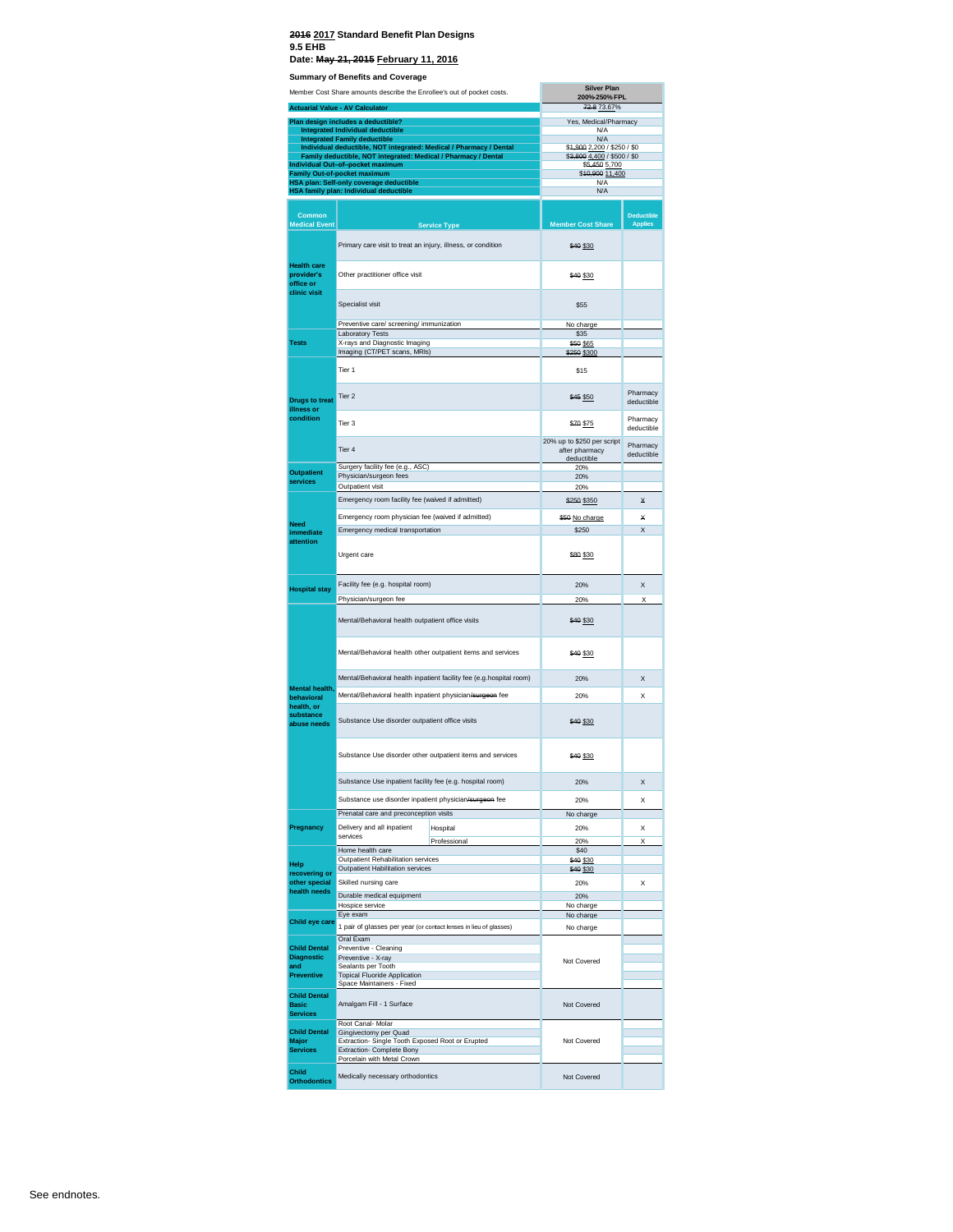### **2016 2017 Standard Benefit Plan Designs 9.5 EHB**

**Date: May 21, 2015 February 11, 2016**

**Summary of Benefits and Coverage**

| Member Cost Share amounts describe the Enrollee's out of pocket costs.<br><b>Actuarial Value - AV Calculator</b> |                                                                                                           | <b>Bronze Plan</b><br>61.9% |                                                          | <b>Bronze</b><br><b>HSA HDHP Plan</b><br>64.06 61.13% |                                       |                                     |
|------------------------------------------------------------------------------------------------------------------|-----------------------------------------------------------------------------------------------------------|-----------------------------|----------------------------------------------------------|-------------------------------------------------------|---------------------------------------|-------------------------------------|
|                                                                                                                  | Plan design includes a deductible?                                                                        |                             | Yes, Medical/Pharmacy                                    |                                                       |                                       |                                     |
|                                                                                                                  | Integrated Individual deductible                                                                          |                             | N/A                                                      |                                                       | Yes, integrated<br>\$4,500 integrated |                                     |
|                                                                                                                  | <b>Integrated Family deductible</b><br>Individual deductible, NOT integrated: Medical / Pharmacy / Dental |                             | N/A<br>\$6,000 6,300 / \$500 / \$0                       |                                                       | \$9,000 integrated<br>N/A             |                                     |
|                                                                                                                  | Family deductible, NOT integrated: Medical / Pharmacy / Dental                                            |                             | \$42,000 12,600 / \$1,000 / \$0                          |                                                       | N/A                                   |                                     |
|                                                                                                                  | Individual Out-of-pocket maximum<br>Family Out-of-pocket maximum                                          |                             | \$6,500 6,800<br>\$43,000 13,600                         |                                                       | \$6,500 6,650<br>\$13,000 13,300      |                                     |
|                                                                                                                  | <b>HSA plan: Self-only coverage deductible</b>                                                            |                             | N/A                                                      |                                                       | \$4,500                               |                                     |
|                                                                                                                  | HSA family plan: Individual deductible                                                                    |                             | N/A                                                      |                                                       | \$4,500                               |                                     |
|                                                                                                                  |                                                                                                           |                             |                                                          |                                                       |                                       |                                     |
| Common<br><b>Medical Event</b>                                                                                   |                                                                                                           | <b>Service Type</b>         | <b>Member Cost Share</b>                                 | <b>Deductible Applies</b><br>After 1st three          | <b>Member Cost</b><br><b>Share</b>    | <b>Deductible</b><br><b>Applies</b> |
| <b>Health care</b>                                                                                               | Primary care visit to treat an injury, illness, or condition                                              |                             | \$70 \$75                                                | non-preventive<br>visits<br>After 1st three           | 40%                                   | X                                   |
| provider's<br>office or<br>clinic visit                                                                          | Other practitioner office visit                                                                           |                             | \$70 \$75                                                | non-preventive<br>visits                              | 40%                                   | X                                   |
|                                                                                                                  | Specialist visit                                                                                          |                             | \$99 \$105                                               | After 1st three<br>non-preventive<br>visits           | 40%                                   | X                                   |
|                                                                                                                  | Preventive care/ screening/ immunization                                                                  |                             | No charge                                                |                                                       | No charge                             |                                     |
| <b>Tests</b>                                                                                                     | <b>Laboratory Tests</b><br>X-rays and Diagnostic Imaging                                                  |                             | \$40<br>100%                                             | X                                                     | 40%<br>40%                            | X<br>X                              |
|                                                                                                                  | Imaging (CT/PET scans, MRIs)                                                                              |                             | 100%                                                     | $\times$                                              | 40%                                   | $\times$                            |
|                                                                                                                  | Tier 1                                                                                                    |                             | 100% up to \$500 per script<br>after pharmacy deductible | Pharmacy<br>Deductible                                | 40% up to \$500<br>per script         | X                                   |
| <b>Drugs to treat</b><br>illness or                                                                              | Tier <sub>2</sub>                                                                                         |                             | 100% up to \$500 per script<br>after pharmacy deductible | Pharmacy<br>Deductible                                | 40% up to \$500<br>per script         | X                                   |
| condition                                                                                                        | Tier <sub>3</sub>                                                                                         |                             | 100% up to \$500 per script<br>after pharmacy deductible | Pharmacy<br>Deductible                                | 40% up to \$500<br>per script         | X                                   |
|                                                                                                                  | Tier <sub>4</sub>                                                                                         |                             | 100% up to \$500 per script<br>after pharmacy deductible | Pharmacy<br>Deductible                                | 40% up to \$500<br>per script         | X                                   |
| <b>Outpatient</b>                                                                                                | Surgery facility fee (e.g., ASC)<br>Physician/surgeon fees                                                |                             | 100%<br>100%                                             | X<br>X                                                | 40%<br>40%                            | $\times$<br>$\mathsf{x}$            |
| services                                                                                                         | Outpatient visit                                                                                          |                             | 100%                                                     | Х                                                     | 40%                                   | X                                   |
|                                                                                                                  | Emergency room facility fee (waived if admitted)                                                          |                             | 100%                                                     | X                                                     | 40%                                   | X                                   |
| <b>Need</b>                                                                                                      | Emergency room physician fee (waived if admitted)                                                         |                             | 100% No charge                                           | ×                                                     | 40% No charge                         | X                                   |
| immediate                                                                                                        | Emergency medical transportation                                                                          |                             | 100%                                                     | X                                                     | 40%                                   | X                                   |
| attention                                                                                                        | Urgent care                                                                                               |                             | \$120 \$75                                               | After 1st three<br>non-preventive<br>visits           | 40%                                   | X                                   |
| <b>Hospital stay</b>                                                                                             | Facility fee (e.g. hospital room)                                                                         |                             | 100%                                                     | X                                                     | 40%                                   | X                                   |
|                                                                                                                  | Physician/surgeon fee                                                                                     |                             | 100%                                                     | X                                                     | 40%                                   | X                                   |
|                                                                                                                  | Mental/Behavioral health outpatient office visits                                                         |                             | \$70 \$75                                                | After 1st three<br>non-preventive<br>visits           | 40%                                   | X                                   |
|                                                                                                                  | Mental/Behavioral health other outpatient items and services                                              |                             | \$70 \$75                                                | After 1st three<br>non-preventive<br>visits           | 40%                                   | X                                   |
|                                                                                                                  | Mental/Behavioral health inpatient facility fee (e.g.hospital room)                                       |                             | 100%                                                     | X                                                     | 40%                                   | X                                   |
| Mental health,<br>behavioral                                                                                     | Mental/Behavioral health inpatient physician/surgeon fee                                                  |                             | 100%                                                     | X                                                     | 40%                                   | $\mathsf{x}$                        |
| health, or<br>substance<br>abuse needs                                                                           | Substance Use disorder outpatient office visits                                                           |                             | \$70 \$75                                                | After 1st three<br>non-preventive                     | 40%                                   | X                                   |
|                                                                                                                  | Substance Use disorder other outpatient items and services                                                |                             |                                                          | visits<br>After 1st three                             |                                       |                                     |
|                                                                                                                  |                                                                                                           |                             | \$70 \$75                                                | non-preventive<br>visits                              | 40%                                   | X                                   |
|                                                                                                                  | Substance Use inpatient facility fee (e.g. hospital room)                                                 |                             | 100%                                                     | х                                                     | 40%                                   | х                                   |
|                                                                                                                  | Substance use disorder inpatient physician/surgeon fee                                                    |                             | 100%                                                     | X                                                     | 40%                                   | X                                   |
|                                                                                                                  | Prenatal care and preconception visits                                                                    |                             | No charge                                                |                                                       | No charge                             |                                     |
| Pregnancy                                                                                                        | Delivery and all inpatient                                                                                | Hospital                    | 100%                                                     | X                                                     | 40%                                   | X                                   |
|                                                                                                                  | services                                                                                                  | Professional                | 100%                                                     | X                                                     | 40%                                   | X                                   |
|                                                                                                                  | Home health care<br>Outpatient Rehabilitation services                                                    |                             | 100%<br>\$70 \$75                                        | X                                                     | 40%<br>40%                            | X<br>X                              |
| Help<br>recovering or                                                                                            | Outpatient Habilitation services                                                                          |                             | \$70 \$75                                                |                                                       | 40%                                   | X                                   |
| other special                                                                                                    | Skilled nursing care                                                                                      |                             | 100%                                                     | X                                                     | 40%                                   | X                                   |
| health needs                                                                                                     | Durable medical equipment                                                                                 |                             | 100%                                                     | X                                                     | 40%                                   | X                                   |
|                                                                                                                  | Hospice service                                                                                           |                             | No charge                                                |                                                       | 0%                                    | X                                   |
| Child eye care                                                                                                   | Eye exam<br>1 pair of glasses per year (or contact lenses in lieu of glasses)                             |                             | No charge<br>No charge                                   |                                                       | No charge<br>No charge                |                                     |
|                                                                                                                  | Oral Exam                                                                                                 |                             |                                                          |                                                       |                                       |                                     |
| <b>Child Dental</b><br><b>Diagnostic</b>                                                                         | Preventive - Cleaning                                                                                     |                             |                                                          |                                                       |                                       |                                     |
| and                                                                                                              | Preventive - X-ray<br>Sealants per Tooth                                                                  |                             | Not Covered                                              |                                                       | Not Covered                           |                                     |
| Preventive                                                                                                       | <b>Topical Fluoride Application</b>                                                                       |                             |                                                          |                                                       |                                       |                                     |
| <b>Child Dental</b>                                                                                              | Space Maintainers - Fixed                                                                                 |                             |                                                          |                                                       |                                       |                                     |
| <b>Basic</b><br><b>Services</b>                                                                                  | Amalgam Fill - 1 Surface                                                                                  |                             | Not Covered                                              |                                                       | Not Covered                           |                                     |
| <b>Child Dental</b>                                                                                              | Root Canal- Molar<br>Gingivectomy per Quad                                                                |                             |                                                          |                                                       |                                       |                                     |
| Major                                                                                                            | Extraction- Single Tooth Exposed Root or Erupted                                                          |                             | Not Covered                                              |                                                       | Not Covered                           |                                     |
| <b>Services</b>                                                                                                  | Extraction- Complete Bony<br>Porcelain with Metal Crown                                                   |                             |                                                          |                                                       |                                       |                                     |
| <b>Child</b>                                                                                                     | Medically necessary orthodontics                                                                          |                             | Not Covered                                              |                                                       | Not Covered                           |                                     |
| <b>Orthodontics</b>                                                                                              |                                                                                                           |                             |                                                          |                                                       |                                       |                                     |